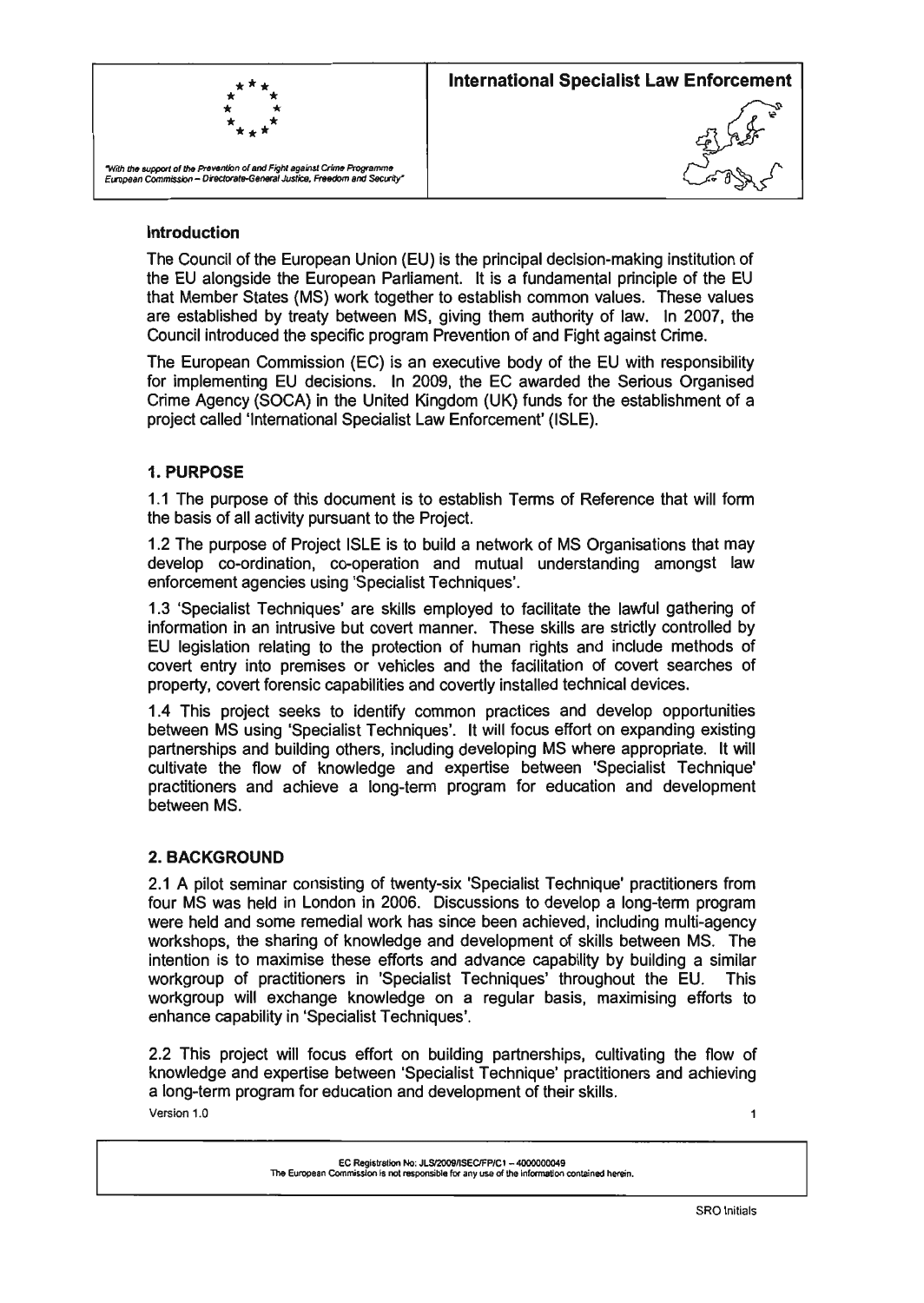

## 3. OBJECTIVES

3.1 The project objectives should contribute to the achievement of the over-all objectives of the EC specific program 'Prevention of and Fight against Crime '.

To this end the objectives will be to  $-$ 

- Expand on existing partnerships and create new ones, including developing MS, to promote and develop co-ordination, co-operation and mutual understanding of 'Specialist Techniques' used by law enforcement agencies and other related bodies in the EU;
- Broaden the range of 'Specialist Techniques' used by MS by sharing knowledge on capability, identifying common standards and jointly developing new technologies to gather information; and
- Implement an agreed control strategy with shared responsibility and engagement in achieving a long-term program of activity toward the development of 'Specialist Techniques'.

### 4. SCOPE

4.1 The Project Partners and Steering Group are SOCA (UK), Commissioner General's Office - Directorate of Special Units (CGSU) in Belgium (BE) and Bundeskriminalamt (BKA) in Germany (DE).

4.2 The Project Manager and Administration will be provided by SOCA.

4.3 The Steering Group will create a larger Working Group consisting of 'Specialist Technique' practitioners.

4.4 In creating the workgroup, the Steering Group will consult collectively prior to engaging with new participants, using an agreed Decision Matrix to ensure inclusion benefits both the prospective new participant and overall project objectives.

4.5 The workgroup should consist of full-time practitioners from organisations where their countries legislation supports 'Specialist Techniques'.

4.6 Workgroup participants and their organisation must meet agreed security criteria to assure confidentiality of information exchanges.

4.7 Participants and their organisations must be prepared to promote and encourage international, inter-agency co-operation in 'Specialist Techniques' and contribute to the establishment of a long-term program. Organisations with diplomatic/political responsibilities may find it difficult to participate openly during information exchanges and due consideration should be given to their role in the project.

4.8 When an organisation is identified as a workgroup participant, a recognised 'Specialist Techniques' practitioner within that organisation will be identified as Lead Representative.

4.9 Workgroup exchanges of information will be made without commercial presence except in cases where prior agreement has been reached between participants.

Version 1.0 2

EC Reglstrallon No: JLSI2009nSEClFP/Cl - 4000000049 The European Commission Is not responsible for any use of the information oontained herein.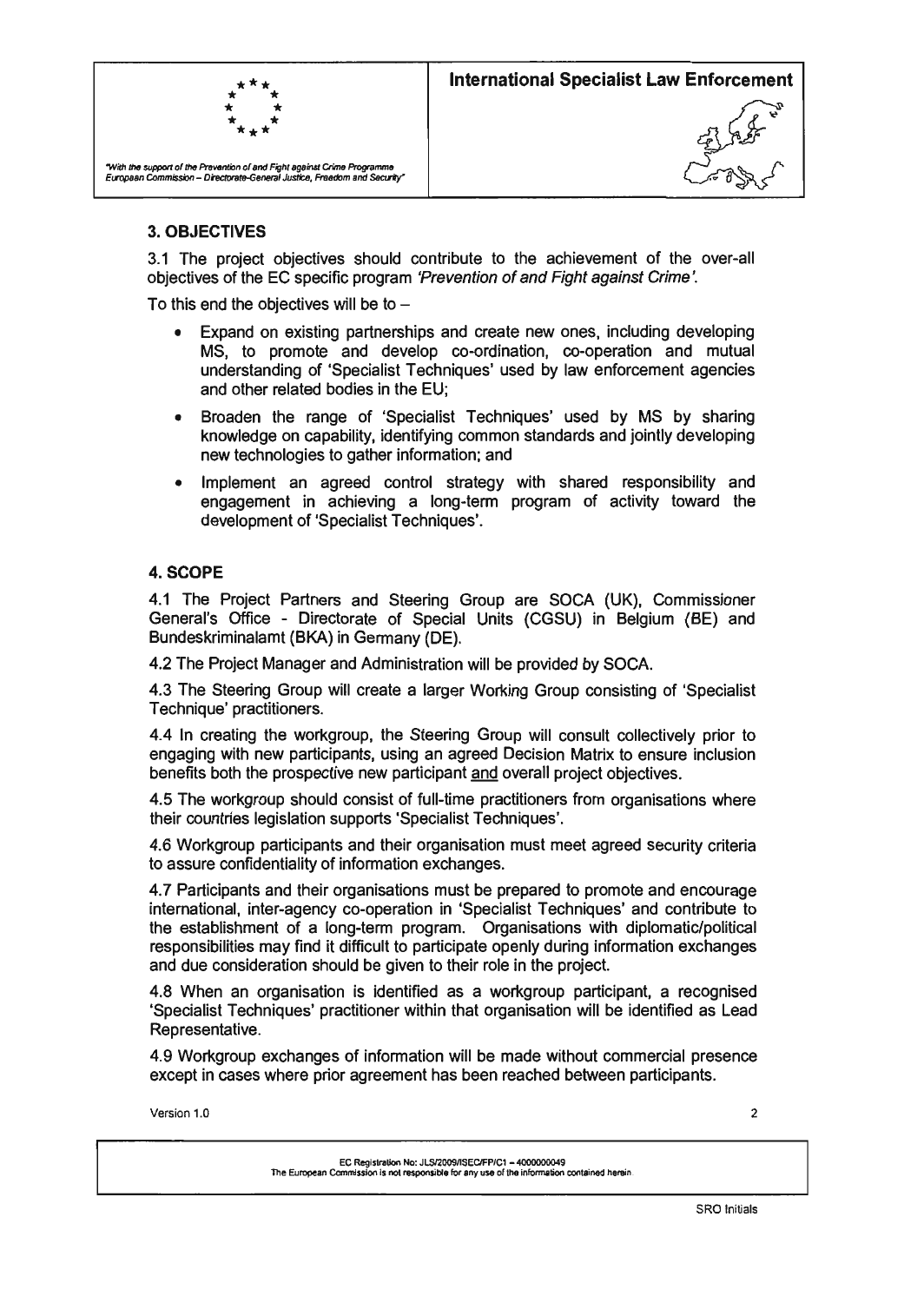

4.10 Information exchanges will always be subject to compliance with existing confidentiality agreements which, where appropriate, should be notified to the Project Manager. Other information exchanges will be made in accordance with Europol rules on handling confidential information.

## 5. **CONSTRAINTS**

5.1 The project will start on the  $9<sup>th</sup>$  November 2009 and will take no more than 36 months, including three months for the production and submission of the final report. It is intended to expand the workgroup over this period to include as many MS as possible.

5.2 Participants will generally be English speaking and contribute to the project by way of hosting and attending project meetings in their own and other MS.

5.3 Staff costs will be met by each participants own organisation. This will be their contribution to the Project Fund. Other eligible costs will be met by the Project Fund only if they have been agreed by the Project Manager prior to being incurred and must be recorded in a verifiable manner.

5.4 Where there are expenses incurred by participating organisations, they shall only be eligible within the Project Fund provided that they have been re-invoiced to the project administration and appear in the administration accounts. Participating organisations shall agree by signing these Terms of Reference that, in case the EC requests the audited accounts of the project, the signed participants provide the requested documents relating to claims made from the Project Fund.

### 6. **ROLES & RESPONSIBILITIES**

6.1 Project Partners - SOCA (UK), CGSU (BE) and BKA (DE). The Project Partners will establish a Steering Group and ensure activity according to the project objectives is implemented.

6.2 Administration - The administration of the project will be held by SOCA. It will be the responsibility of the administration to appoint the Project Manager and inform the Project Partners. The administration will make payment of all authorised eligible costs.

6.3 Project Manager - The Project Manager will co-ordinate the Steering Group and Workgroup activity; and authorise eligible costs. The Project Manager will produce the final report and budget report to be submitted to the EC. Two workgroup seminars will be hosted by the Project Manager in the UK.

6.4 Lead Representatives - Lead Representatives will be expected to communicate between the workgroup and their own organisation at senior level. The organisation will designate their Lead Representative. Leaders will be full-time 'Specialist Technique' Practitioners. They will also be responsible for co-ordinating 'in-owncountry' liaison on behalf of the workgroup.

 $V$ ersion 1.0  $3\overline{3}$ 

EC Registration No: JLSI2OO9nSEClFP/Cl - 4000000049 The European Commission Is not responsible for any use of the information contained herein.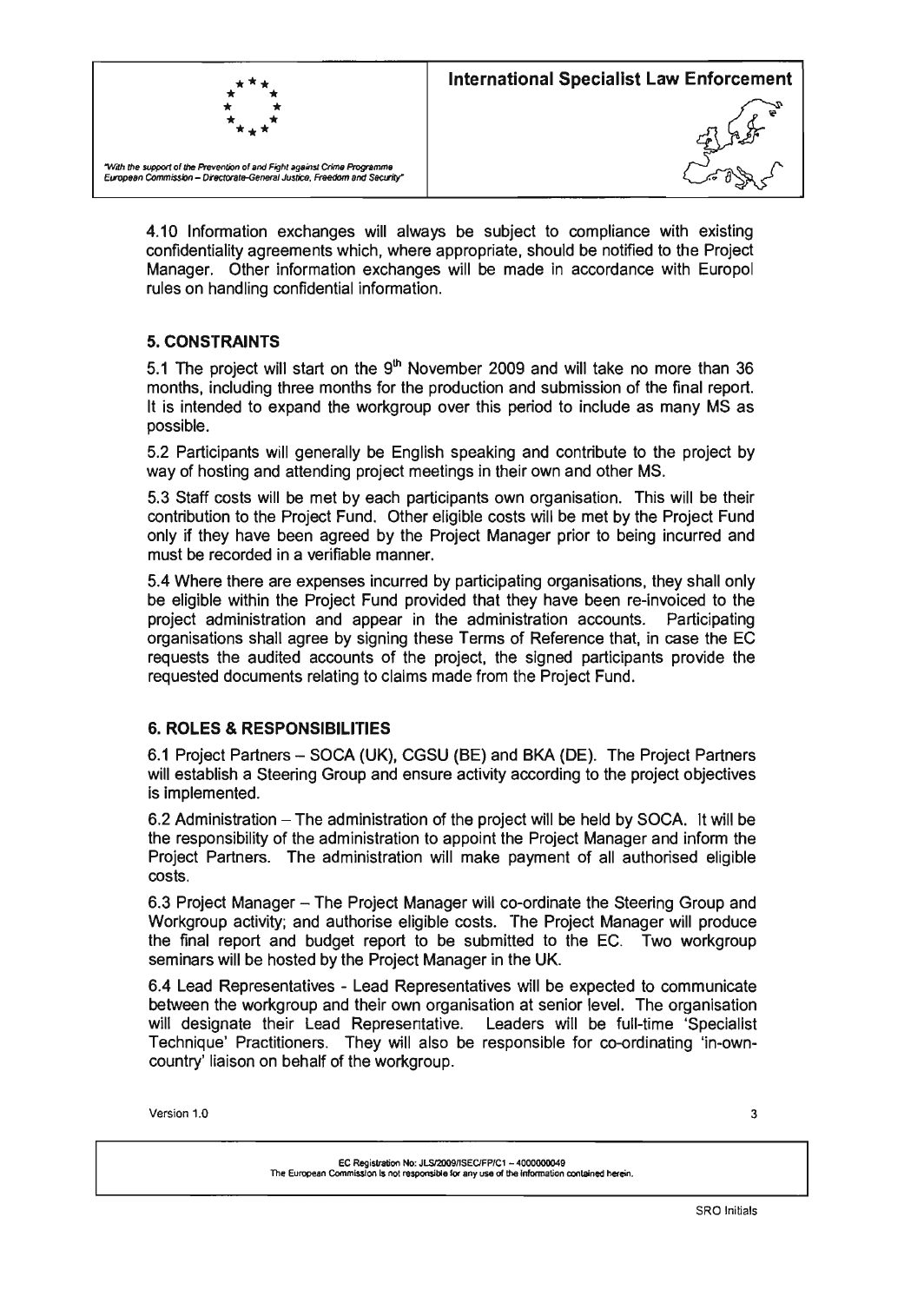

6.5 Practitioners - Practitioners will be trained in 'Specialist Techniques' and employed full-time by their organisation to use these skills. The organisation to which each practitioner belongs must have national *I* international responsibilities and meet agreed security criteria to assure confidentiality of information exchange between participants.

# 7. REPORTING

7.1 The administration will co-ordinate and circulate copies of reports between the workgroup. Lead Representatives will be responsible for reporting outcomes of project activity to their own organisation.

7.2 The Project Manager will produce the final report and budget information to the EC within ninety days of the end of the Project period.

## 8. METHODS

8.1 The primary purpose of this project is to create a workgroup that may establish a long term program of activity toward the development of 'Specialist Techniques'. It is expected that as a result of this project, the co-ordination between participants will have a substantial effect on the development of 'Specialist Techniques' between MS. Careful selection of participants, with the right skills will ensure the project workgroup will be able to improve EU capability over-all.

8.2 During the project period regular liaison between participating organisations to develop and discuss capability will be encouraged. It will be necessary to agree a control strategy with responsibility shared in achieving the project objectives. This will ensure action is taken to extend the communication between participants that may lead to the establishment of a long term programme of activity.

8.3 The Steering Group will identify key organisations within the EU that are legislatively able to engage in common practices. Prospective participants will meet agreed criteria to ensure appropriate levels of security and capability are matched. Those organisations participating will become stakeholders to the project with a view to establishing long term partnerships focused on the development of 'Specialist Techniques'.

8.4 The workgroup will ensure continued liaison between participants on a regular basis. The culmination will be a seminar in London in 2011. This will mark the conclusion of the project and the establishment of a long term program involving those MS organisations that have participated in the Project. Subsequent annual seminars will be administered by a different MS each year.

### 9. DELIVERABLES

9.1 The Project Manager will co-ordinate all project activity including regular 'in-owncountry' consultancy between MS, agreeing eligible costs, hosting UK seminars in 2010 and 2011, and producing the final reports to be submitted to the EC.

Version 1.0 4

EC Registration No: Jl.SI2OO9IISEClFP/C1 - 4000000049 The European Commission is not responsible for any use of the Information conlalned herein.